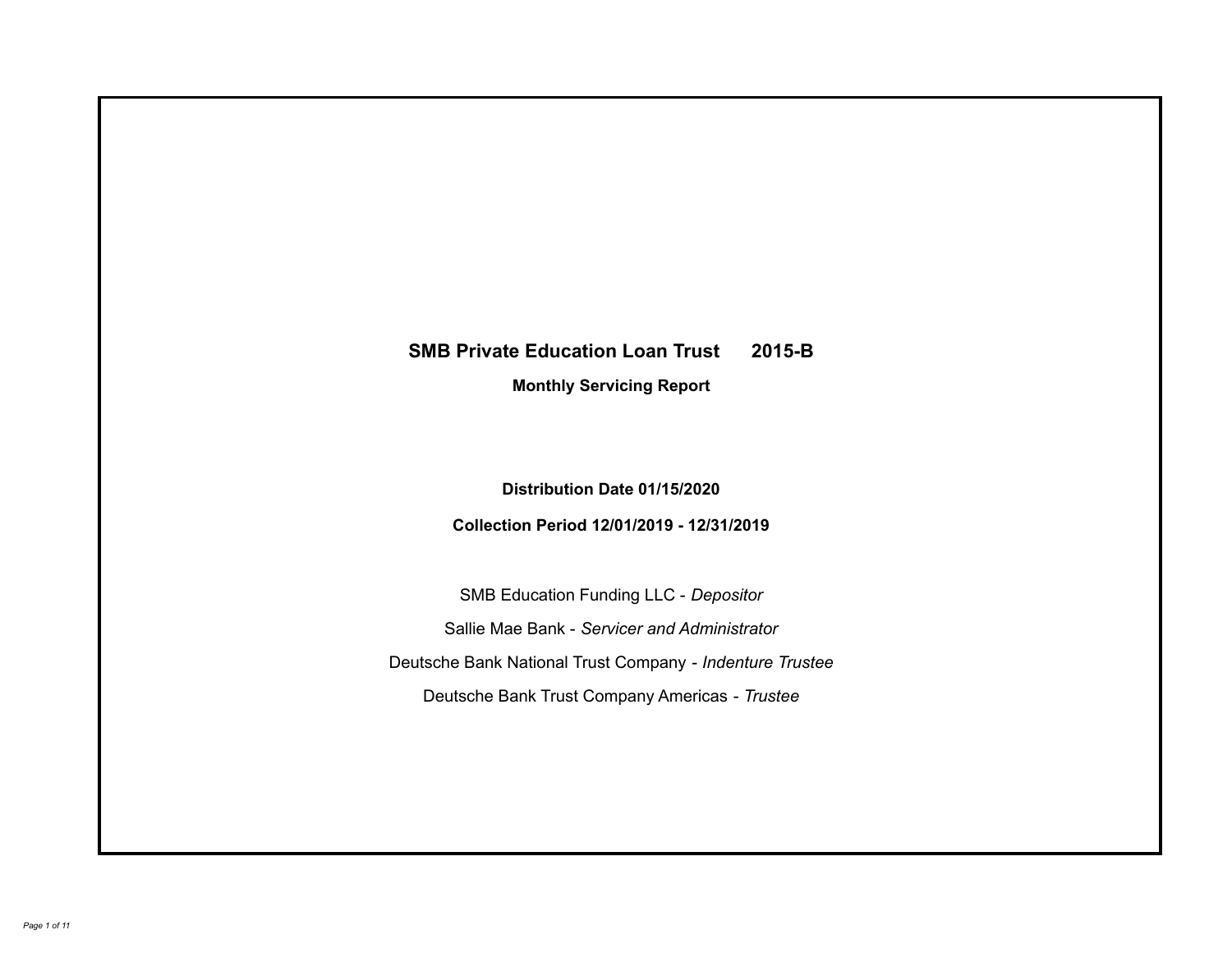A

| Α           | <b>Student Loan Portfolio Characteristics</b> |                                                 | Settlement Date<br>07/30/2015 | 11/30/2019            | 12/31/2019            |
|-------------|-----------------------------------------------|-------------------------------------------------|-------------------------------|-----------------------|-----------------------|
|             | <b>Principal Balance</b>                      |                                                 | \$700,964,388.29              | \$365,132,927.00      | \$358,120,548.92      |
|             | Interest to be Capitalized Balance            |                                                 | 42,430,107.89                 | 14, 187, 285. 22      | 13,056,003.28         |
|             | Pool Balance                                  |                                                 | \$743,394,496.18              | \$379,320,212.22      | \$371,176,552.20      |
|             | Weighted Average Coupon (WAC)                 |                                                 |                               |                       |                       |
|             |                                               | WAC1 (Contractual Interest Rate on the Loan)    | 8.20%                         | 8.86%                 | 8.94%                 |
|             |                                               | WAC2 (Average of Applicable Interest Rate)      | 8.18%                         | 8.78%                 | 8.86%                 |
|             |                                               | WAC3 (Average of Actual Interest Rate)          | 8.13%                         | 8.70%                 | 8.78%                 |
|             | Weighted Average Remaining Term               |                                                 | 128.84                        | 120.98                | 121.38                |
|             | Number of Loans                               |                                                 | 63,899                        | 34,394                | 33,707                |
|             | Number of Borrowers<br>Pool Factor            |                                                 | 43,918                        | 23,954<br>0.510254265 | 23,489<br>0.499299570 |
|             |                                               | Since Issued Total Constant Prepayment Rate (1) |                               | 9.07%                 | 9.14%                 |
| B           | <b>Debt Securities</b>                        | <b>Cusip/Isin</b>                               | 12/16/2019                    |                       | 01/15/2020            |
|             | A <sub>2</sub> A                              | 78448QAB4                                       | \$82,058,994.75               |                       | \$78,177,761.04       |
|             | A2B                                           | 78448QAC2                                       | \$38,465,153.80               |                       | \$36,645,825.50       |
|             | A <sub>3</sub>                                | 78448QAD0                                       | \$75,000,000.00               |                       | \$75,000,000.00       |
|             | B                                             | 78448QAE8                                       | \$70,000,000.00               |                       | \$70,000,000.00       |
|             | C                                             | 78448QAF5                                       | \$50,000,000.00               |                       | \$50,000,000.00       |
| $\mathsf C$ |                                               |                                                 |                               |                       |                       |
|             | <b>Certificates</b>                           | <b>Cusip/Isin</b>                               | 12/16/2019                    |                       | 01/15/2020            |
|             | Residual                                      | 78448Q108                                       | \$100,000.00                  |                       | \$100,000.00          |
|             |                                               |                                                 |                               |                       |                       |
| D           | <b>Account Balances</b>                       |                                                 | 12/16/2019                    |                       | 01/15/2020            |
|             | Reserve Account Balance                       |                                                 | \$1,896,081.00                |                       | \$1,896,081.00        |
|             |                                               |                                                 |                               |                       |                       |
| E           | <b>Asset / Liability</b>                      |                                                 | 12/16/2019                    |                       | 01/15/2020            |
|             | Overcollateralization Percentage              |                                                 | 16.82%                        |                       | 16.53%                |
|             | Specified Overcollateralization Amount        |                                                 | \$113,796,063.67              |                       | \$111,352,965.66      |
|             | Actual Overcollateralization Amount           |                                                 | \$63,796,063.67               |                       | \$61,352,965.66       |

(1) Since Issued Total CPR calculations found in monthly servicing reports issued on or prior to September 15, 2015 originally included loans that were removed from the pool by the sponsor because they .<br>became ineligible for the pool between the cut-off date and settlement date. On October 5, 2015, Since Issued Total CPR calculations were revised to exclude these loans and all prior monthly servicing reports were restated. For additional information, see 'Since Issued CPR Methodology' found on page 11 of this report.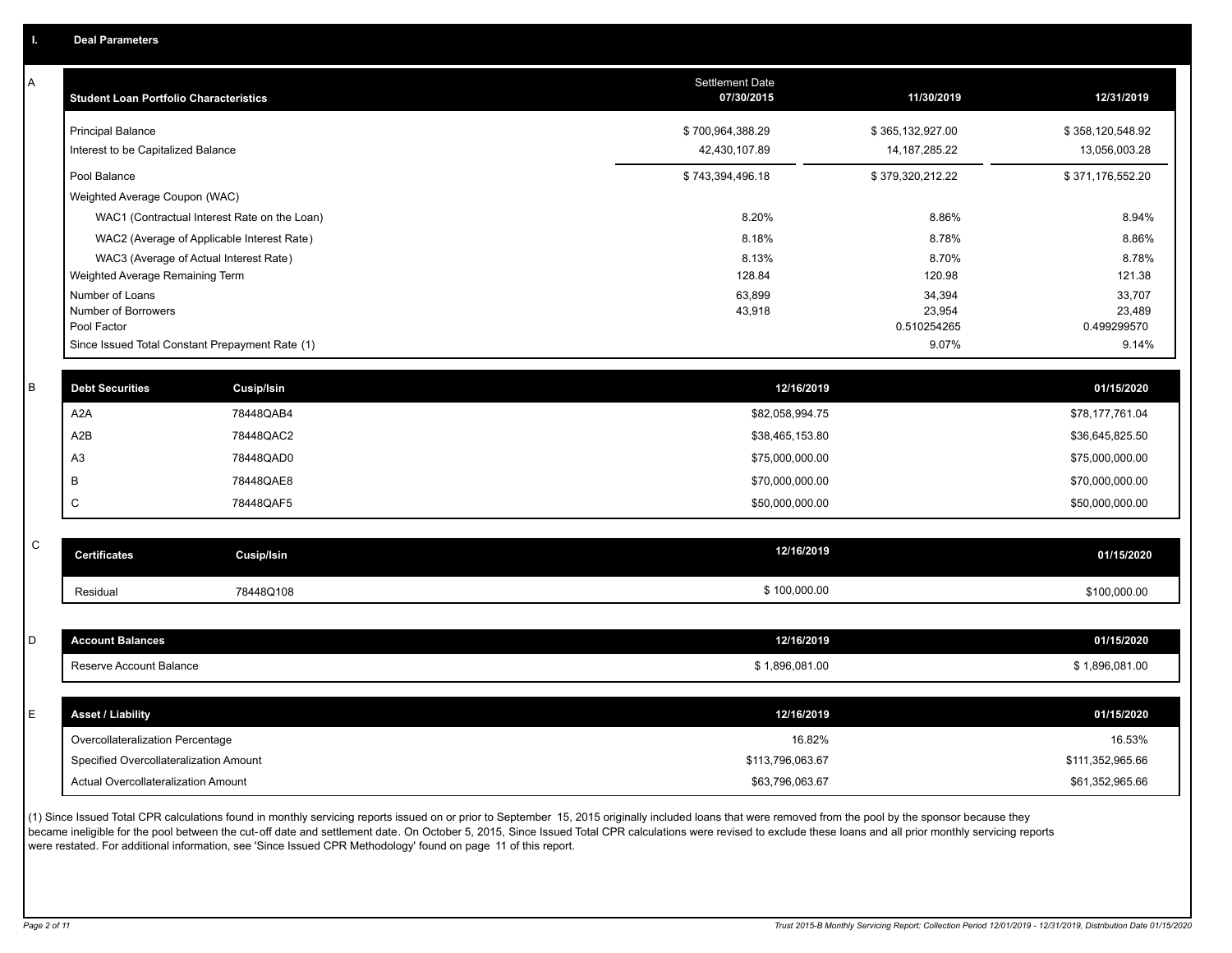## **II. 2015-B Trust Activity 12/01/2019 through 12/31/2019**

| A | <b>Student Loan Principal Receipts</b>                           |                 |  |
|---|------------------------------------------------------------------|-----------------|--|
|   | <b>Borrower Principal</b>                                        | 8,208,798.59    |  |
|   | <b>Consolidation Activity Principal</b>                          | 0.00            |  |
|   | Seller Principal Reimbursement                                   | 0.00            |  |
|   | Servicer Principal Reimbursement                                 | 0.00            |  |
|   | Delinquent Principal Purchases by Servicer                       | 0.00            |  |
|   | <b>Other Principal Deposits</b>                                  | 65,940.12       |  |
|   | <b>Total Principal Receipts</b>                                  | \$8,274,738.71  |  |
| B | <b>Student Loan Interest Receipts</b>                            |                 |  |
|   | <b>Borrower Interest</b>                                         | 2,034,298.38    |  |
|   | <b>Consolidation Activity Interest</b>                           | 0.00            |  |
|   | Seller Interest Reimbursement                                    | 0.00            |  |
|   | Servicer Interest Reimbursement                                  | 0.00            |  |
|   | Delinquent Interest Purchases by Servicer                        | 0.00            |  |
|   | <b>Other Interest Deposits</b>                                   | 78.67           |  |
|   | <b>Total Interest Receipts</b>                                   | \$2,034,377.05  |  |
| C | <b>Recoveries on Realized Losses</b>                             | \$113,539.88    |  |
| D | <b>Investment Income</b>                                         | \$14,454.26     |  |
| Е | <b>Funds Borrowed from Next Collection Period</b>                | \$0.00          |  |
| F | <b>Funds Repaid from Prior Collection Period</b>                 | \$0.00          |  |
| G | Loan Sale or Purchase Proceeds                                   | \$0.00          |  |
| н | <b>Initial Deposits to Distribution Account</b>                  | \$0.00          |  |
|   | <b>Excess Transferred from Other Accounts</b>                    | \$0.00          |  |
| J | <b>Borrower Benefit Reimbursements</b>                           | \$0.00          |  |
| Κ | <b>Other Deposits</b>                                            | \$0.00          |  |
| L | <b>Other Fees Collected</b>                                      | \$0.00          |  |
| М | <b>AVAILABLE FUNDS</b>                                           | \$10,437,109.90 |  |
| N | Non-Cash Principal Activity During Collection Period             | \$1,262,360.63  |  |
| O | Aggregate Purchased Amounts by the Depositor, Servicer or Seller | \$66,018.79     |  |
| P | Aggregate Loan Substitutions                                     | \$0.00          |  |
|   |                                                                  |                 |  |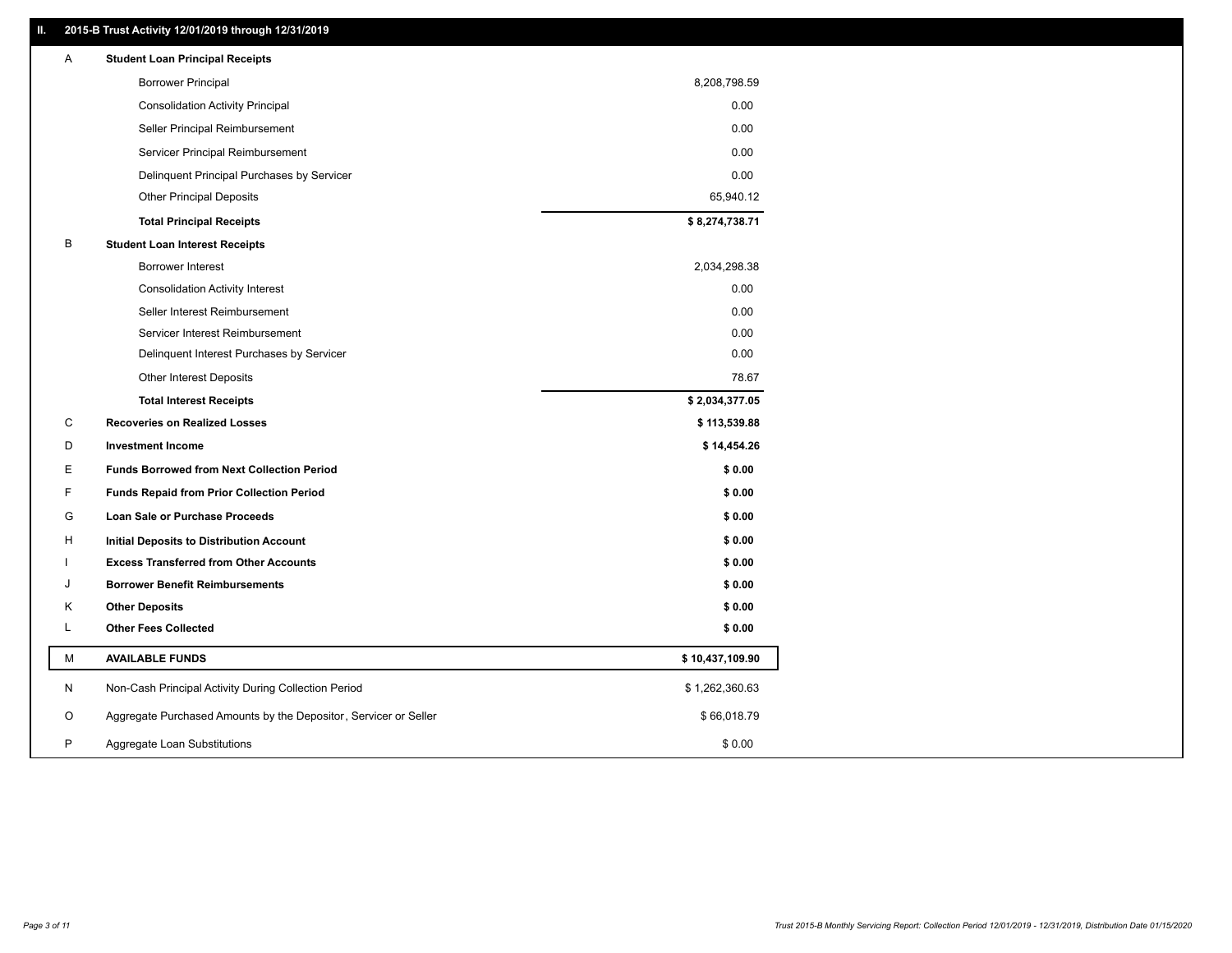|                   | <b>Loans by Repayment Status</b> |                          |            |                                                           |                |                            |                          |         |                                                           |                |                            |
|-------------------|----------------------------------|--------------------------|------------|-----------------------------------------------------------|----------------|----------------------------|--------------------------|---------|-----------------------------------------------------------|----------------|----------------------------|
|                   |                                  |                          | 12/31/2019 |                                                           |                | 11/30/2019                 |                          |         |                                                           |                |                            |
|                   |                                  | <b>Wtd Avg</b><br>Coupon | # Loans    | Principal and<br><b>Interest Accrued</b><br>to Capitalize | % of Principal | % of Loans in<br>Repay (1) | <b>Wtd Avg</b><br>Coupon | # Loans | Principal and<br><b>Interest Accrued</b><br>to Capitalize | % of Principal | % of Loans in<br>Repay (1) |
| INTERIM:          | IN SCHOOL                        | 10.29%                   | 810        | \$13,391,750.02                                           | 3.608%         | $-$ %                      | 10.23%                   | 839     | \$13,780,319.33                                           | 3.633%         | $-$ %                      |
|                   | <b>GRACE</b>                     | 9.70%                    | 204        | \$3,703,225.03                                            | 0.998%         | $-$ %                      | 9.67%                    | 321     | \$5,718,396.07                                            | 1.508%         | $-$ %                      |
|                   | <b>DEFERMENT</b>                 | 9.87%                    | 2,233      | \$31,861,012.49                                           | 8.584%         | $-$ %                      | 9.76%                    | 2,325   | \$32,915,879.40                                           | 8.678%         | $-$ %                      |
| <b>REPAYMENT:</b> | <b>CURRENT</b>                   | 8.60%                    | 28,425     | \$293,268,828.78                                          | 79.011%        | 91.015%                    | 8.50%                    | 28,837  | \$298,120,774.27                                          | 78.593%        | 91.195%                    |
|                   | 31-60 DAYS DELINQUENT            | 8.85%                    | 614        | \$8,642,086.58                                            | 2.328%         | 2.682%                     | 8.70%                    | 559     | \$7,322,264.65                                            | 1.930%         | 2.240%                     |
|                   | 61-90 DAYS DELINQUENT            | 7.71%                    | 300        | \$4,364,969.44                                            | 1.176%         | 1.355%                     | 7.77%                    | 267     | \$4,282,035.68                                            | 1.129%         | 1.310%                     |
|                   | > 90 DAYS DELINQUENT             | 10.00%                   | 151        | \$2,168,181.69                                            | 0.584%         | 0.673%                     | 9.91%                    | 127     | \$1,618,004.26                                            | 0.427%         | 0.495%                     |
|                   | FORBEARANCE                      | 8.55%                    | 970        | \$13,776,498.17                                           | 3.712%         | 4.275%                     | 8.73%                    | 1,119   | \$15,562,538.56                                           | 4.103%         | 4.761%                     |
| <b>TOTAL</b>      |                                  |                          | 33,707     | \$371,176,552.20                                          | 100.00%        | 100.00%                    |                          | 34,394  | \$379,320,212.22                                          | 100.00%        | 100.00%                    |

Percentages may not total 100% due to rounding  $\star$ 

1 Loans classified in "Repayment" include any loan for which interim interest only, \$25 fixed payments or full principal and interest payments are due.

|                         |                                                                                                                                                                                |                          |         |                                                           | <b>Loans by Borrower Status</b> |                                |                          |            |                                                                  |                |                                |
|-------------------------|--------------------------------------------------------------------------------------------------------------------------------------------------------------------------------|--------------------------|---------|-----------------------------------------------------------|---------------------------------|--------------------------------|--------------------------|------------|------------------------------------------------------------------|----------------|--------------------------------|
|                         |                                                                                                                                                                                |                          |         | 12/31/2019                                                |                                 |                                |                          | 11/30/2019 |                                                                  |                |                                |
|                         |                                                                                                                                                                                | <b>Wtd Avg</b><br>Coupon | # Loans | Principal and<br><b>Interest Accrued</b><br>to Capitalize | % of Principal                  | % of Loans in<br>P&I Repay (2) | <b>Wtd Avg</b><br>Coupon | # Loans    | <b>Principal and</b><br><b>Interest Accrued</b><br>to Capitalize | % of Principal | % of Loans in<br>P&I Repay (2) |
| INTERIM:                | IN SCHOOL                                                                                                                                                                      | 9.98%                    | 1,486   | \$23,550,440.85                                           | 6.345%                          | $-$ %                          | 9.91%                    | 1,576      | \$24,828,047.54                                                  | 6.545%         | $-$ %                          |
|                         | GRACE                                                                                                                                                                          | 9.49%                    | 404     | \$6,676,331.39                                            | 1.799%                          | $-$ %                          | 9.45%                    | 608        | \$10,058,036.17                                                  | 2.652%         | $-$ %                          |
|                         | <b>DEFERMENT</b>                                                                                                                                                               | 9.54%                    | 4,016   | \$54,432,127.65                                           | 14.665%                         | $-$ %                          | 9.44%                    | 4,186      | \$56,330,601.42                                                  | 14.850%        | $-$ %                          |
| P&I REPAYMENT:          | <b>CURRENT</b>                                                                                                                                                                 | 8.51%                    | 25,798  | \$258,038,452.49                                          | 69.519%                         | 90.060%                        | 8.41%                    | 25,979     | \$259,724,818.00                                                 | 68.471%        | 90.150%                        |
|                         | 31-60 DAYS DELINQUENT                                                                                                                                                          | 8.85%                    | 593     | \$8,337,715.86                                            | 2.246%                          | 2.910%                         | 8.66%                    | 542        | \$7,101,852.62                                                   | 1.872%         | 2.465%                         |
|                         | 61-90 DAYS DELINQUENT                                                                                                                                                          | 7.65%                    | 294     | \$4,276,661.26                                            | 1.152%                          | 1.493%                         | 7.65%                    | 259        | \$4,124,636.02                                                   | 1.087%         | 1.432%                         |
|                         | > 90 DAYS DELINQUENT                                                                                                                                                           | 9.99%                    | 146     | \$2,088,324.53                                            | 0.563%                          | 0.729%                         | 9.90%                    | 125        | \$1,589,681.89                                                   | 0.419%         | 0.552%                         |
|                         | <b>FORBEARANCE</b>                                                                                                                                                             | 8.55%                    | 970     | \$13,776,498.17                                           | 3.712%                          | 4.808%                         | 8.73%                    | 1,119      | \$15,562,538.56                                                  | 4.103%         | 5.402%                         |
| <b>TOTAL</b><br>$\star$ | Percentages may not total 100% due to rounding<br>2 Loans classified in "P&I Repayment" includes only those loans for which scheduled principal and interest payments are due. |                          | 33,707  | \$371,176,552.20                                          | 100.00%                         | 100.00%                        |                          | 34,394     | \$379,320,212.22                                                 | 100.00%        | 100.00%                        |

WAC reflects WAC3 To conform with company standard reporting these sections now include Princial and Interest Accrued to Capitalize .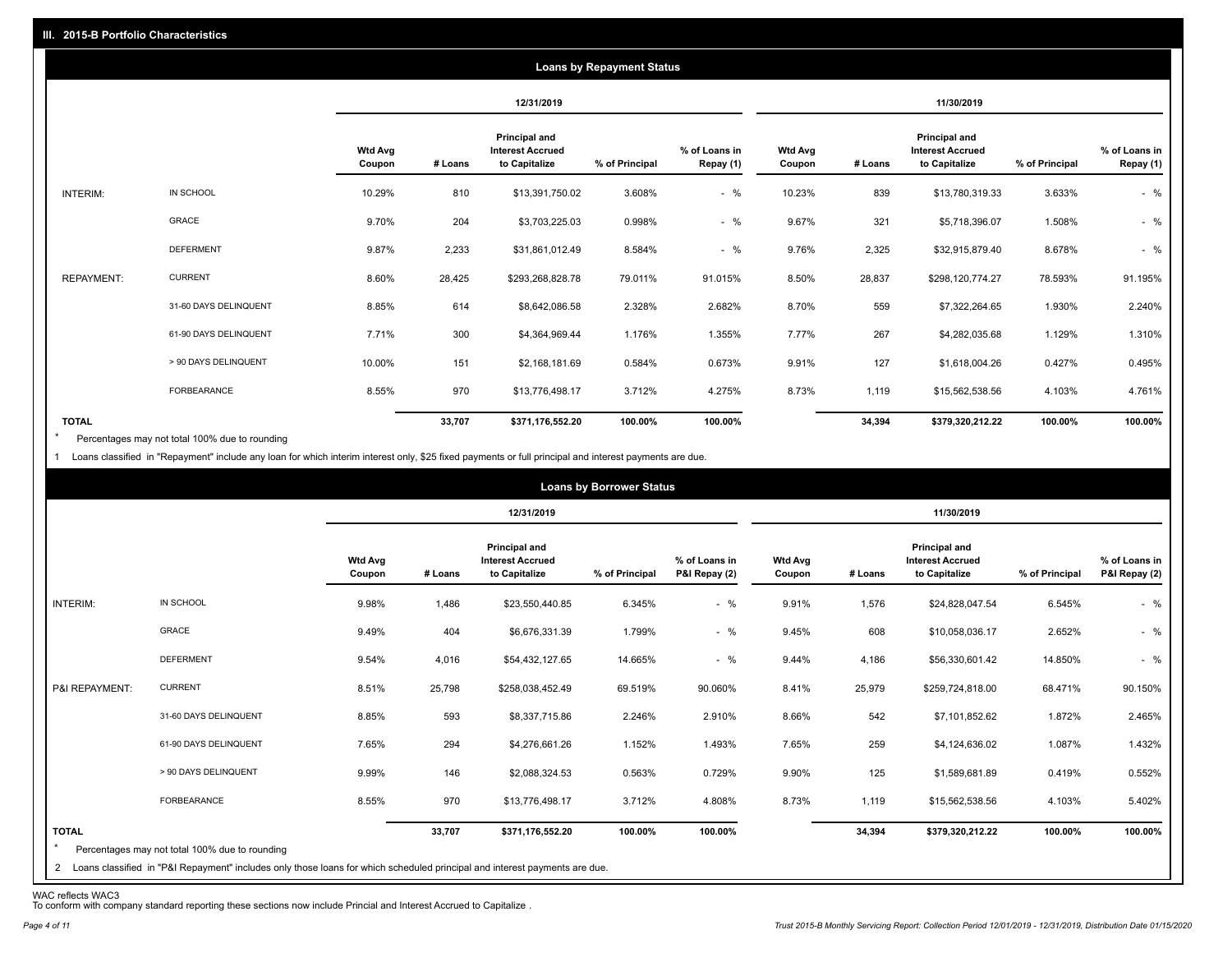|                                                                                                  | 12/31/2019       | 11/30/2019       |
|--------------------------------------------------------------------------------------------------|------------------|------------------|
| Pool Balance                                                                                     | \$371,176,552.20 | \$379,320,212.22 |
| Total # Loans                                                                                    | 33,707           | 34,394           |
| Total # Borrowers                                                                                | 23,489           | 23,954           |
| Weighted Average Coupon                                                                          | 8.86%            | 8.78%            |
| Weighted Average Remaining Term                                                                  | 121.38           | 120.98           |
| Percent of Pool - Cosigned                                                                       | 93.1%            | 93.0%            |
| Percent of Pool - Non Cosigned                                                                   | 6.9%             | 7.0%             |
| Borrower Interest Accrued for Period                                                             | \$2,659,827.56   | \$2,634,467.38   |
| Outstanding Borrower Interest Accrued                                                            | \$15,750,427.97  | \$16,851,304.22  |
| Gross Principal Realized Loss - Periodic *                                                       | \$395,339.88     | \$579,349.75     |
| Gross Principal Realized Loss - Cumulative *                                                     | \$31,339,143.08  | \$30,943,803.20  |
| Recoveries on Realized Losses - Periodic                                                         | \$113,539.88     | \$116,525.36     |
| Recoveries on Realized Losses - Cumulative                                                       | \$4,557,075.43   | \$4,443,535.55   |
| Net Losses - Periodic                                                                            | \$281,800.00     | \$462,824.39     |
| Net Losses - Cumulative                                                                          | \$26,782,067.65  | \$26,500,267.65  |
| Non-Cash Principal Activity - Capitalized Interest                                               | \$1,666,612.33   | \$2,165,075.72   |
| Since Issued Total Constant Prepayment Rate (CPR) (1)                                            | 9.14%            | 9.07%            |
| Loan Substitutions                                                                               | \$0.00           | \$0.00           |
| <b>Cumulative Loan Substitutions</b>                                                             | \$0.00           | \$0.00           |
| <b>Unpaid Servicing Fees</b>                                                                     | \$0.00           | \$0.00           |
| <b>Unpaid Administration Fees</b>                                                                | \$0.00           | \$0.00           |
| <b>Unpaid Carryover Servicing Fees</b>                                                           | \$0.00           | \$0.00           |
| Note Interest Shortfall                                                                          | \$0.00           | \$0.00           |
| Loans in Modification                                                                            | \$40,563,181.59  | \$40,154,684.32  |
| % of Loans in Modification as a % of Loans in Repayment (P&I)                                    | 14.87%           | 14.73%           |
|                                                                                                  |                  |                  |
| % Annualized Gross Principal Realized Loss - Periodic as a %<br>of Loans in Repayment (P&I) * 12 | 1.74%            | 2.55%            |
| % Gross Principal Realized Loss - Cumulative as a % of<br>Original Pool Balance                  | 4.22%            | 4.16%            |
|                                                                                                  |                  |                  |

\* In accordance with the Servicer's current policies and procedures, after September 1, 2017 loans subject to bankruptcy claims generally will not be reported as a charged- off unless and until they are delinquent for 120

(1) Since Issued Total CPR calculations found in monthly servicing reports issued on or prior to September 15, 2015 originally included loans that were removed from the pool by the sponsor because they became ineligible fo between the cut-off date and settlement date. On October 5, 2015, Since Issued Total CPR calculations were revised to exclude these loans and all prior monthly servicing reports were restated. For additional information, s Issued CPR Methodology' found on page 11 of this report.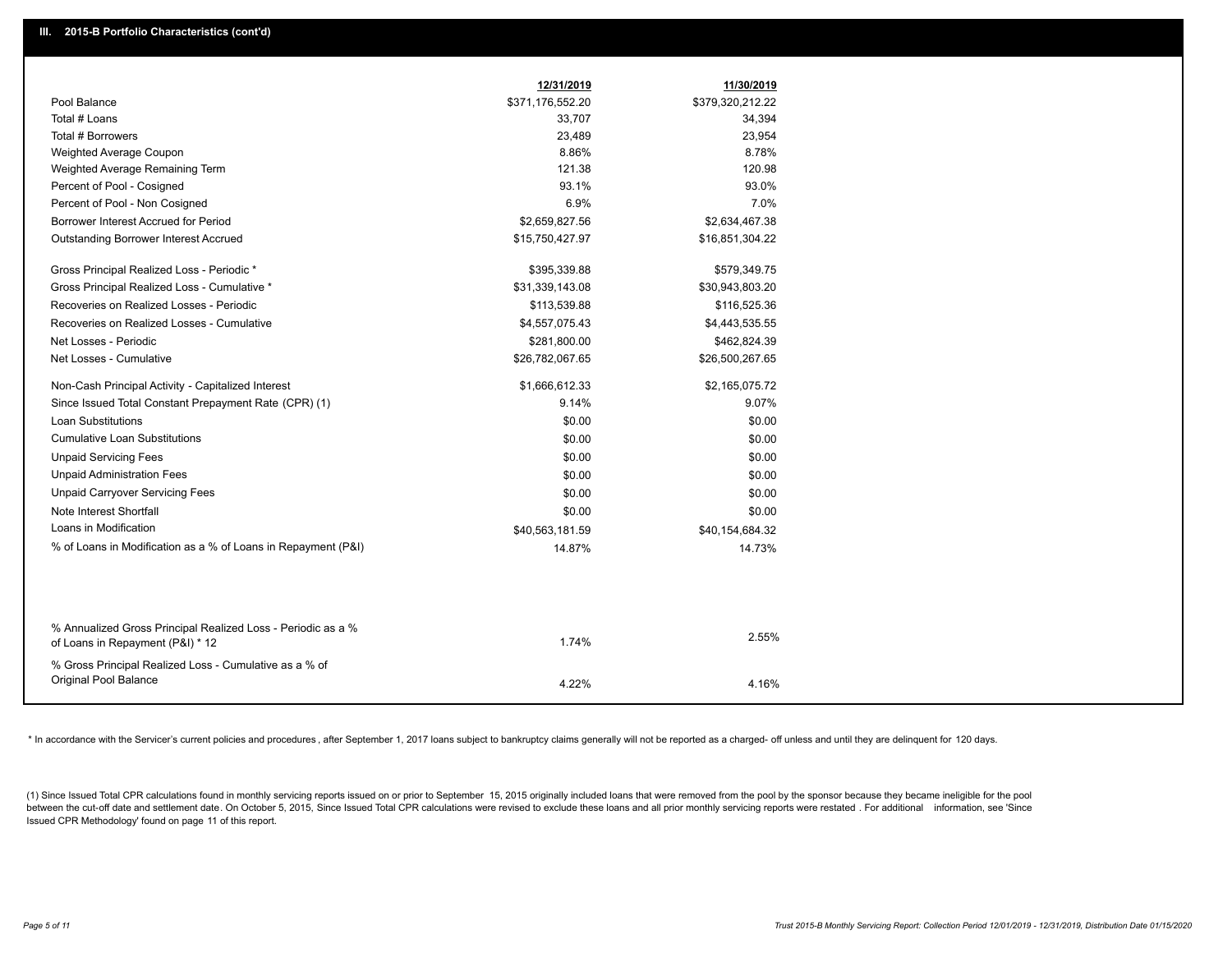#### **Loan Program**  A

|                                    | Weighted<br><b>Average Coupon</b> | # LOANS | <b>\$ AMOUNT</b> | $%$ *    |
|------------------------------------|-----------------------------------|---------|------------------|----------|
| - Smart Option Interest-Only Loans | 7.89%                             | 6,765   | \$51,769,409.69  | 13.947%  |
| - Smart Option Fixed Pay Loans     | 8.73%                             | 8,993   | \$115,889,365.73 | 31.222%  |
| - Smart Option Deferred Loans      | 9.04%                             | 17.949  | \$203,517,776.78 | 54.830%  |
| - Other Loan Programs              | $0.00\%$                          | 0       | \$0.00           | 0.000%   |
| <b>Total</b>                       | 8.78%                             | 33,707  | \$371,176,552.20 | 100.000% |

\* Percentages may not total 100% due to rounding

B

C

**Index Type**

|                       | Weighted<br><b>Average Coupon</b> | # LOANS | <b>\$ AMOUNT</b> | $%$ *    |
|-----------------------|-----------------------------------|---------|------------------|----------|
| - Fixed Rate Loans    | 7.20%                             | 7,816   | \$105,332,783.53 | 28.378%  |
| - LIBOR Indexed Loans | 9.41%                             | 25,891  | \$265,843,768.67 | 71.622%  |
| - Other Index Rates   | $0.00\%$                          |         | \$0.00           | 0.000%   |
| Total                 | 8.78%                             | 33,707  | \$371,176,552.20 | 100.000% |

\* Percentages may not total 100% due to rounding

# **Weighted Average Recent FICO**

| $0 - 639$          |        |                  |           |
|--------------------|--------|------------------|-----------|
|                    | 3,299  | \$36,953,054.39  | 9.956%    |
| 640 - 669          | 2,345  | \$25,919,203.91  | 6.983%    |
| 670 - 699          | 3,570  | \$41,940,654.76  | 11.299%   |
| 700 - 739          | 6,736  | \$77,702,063.92  | 20.934%   |
| $740 +$            | 17,757 | \$188,661,575.22 | 50.828%   |
| N/A <sup>(1)</sup> | 0      | \$0.00           | $0.000\%$ |
| <b>Total</b>       | 33,707 | \$371,176,552.20 | 100.000%  |

WAC reflects WAC3 To conform with company standard reporting these sections now include Princial and Interest Accrued to Capitalize .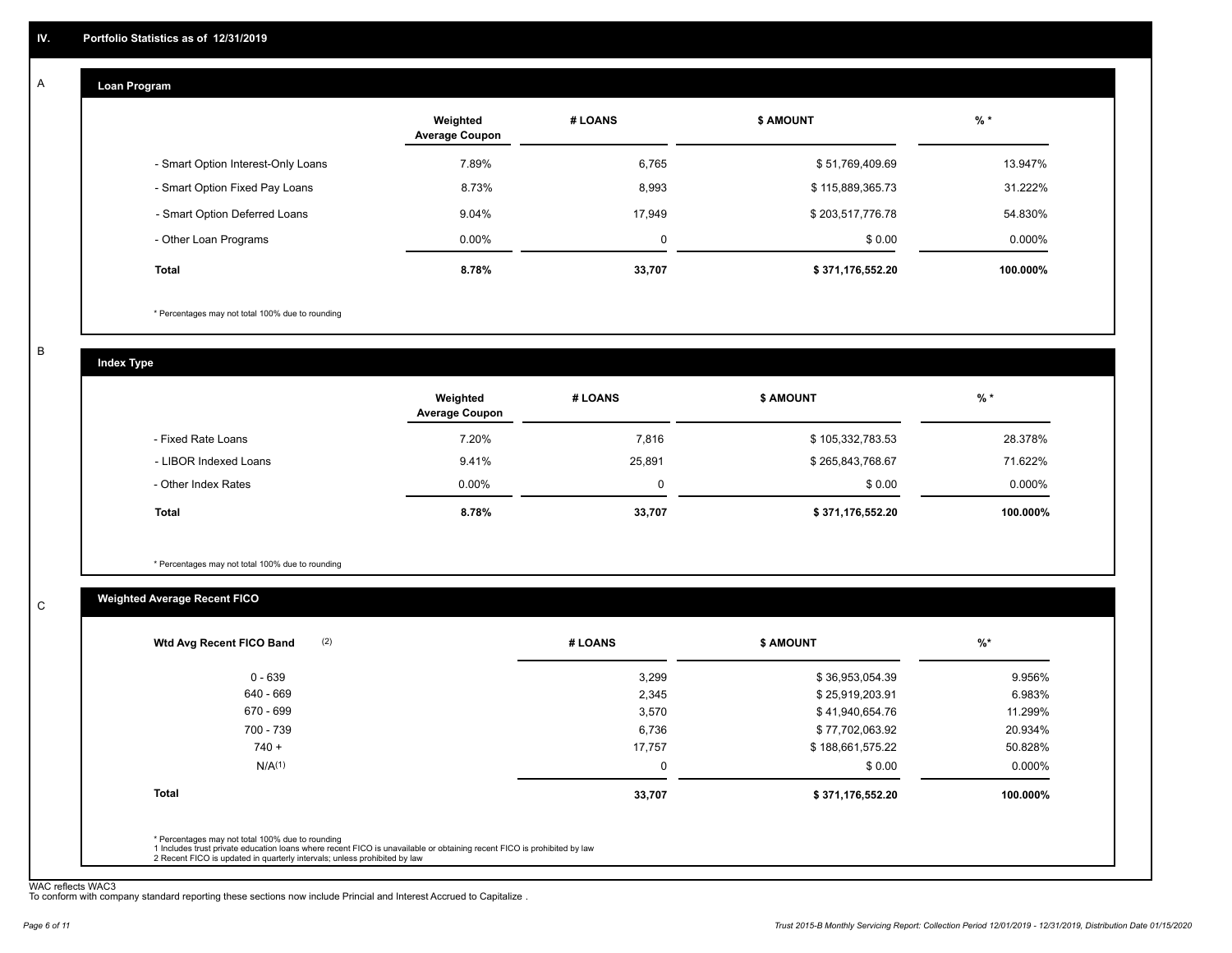| V. |       | 2015-B Reserve Account and Principal Distribution Calculations                             |                  |  |
|----|-------|--------------------------------------------------------------------------------------------|------------------|--|
| А. |       | <b>Reserve Account</b>                                                                     |                  |  |
|    |       | Specified Reserve Account Balance                                                          | \$1,896,081.00   |  |
|    |       | Actual Reserve Account Balance                                                             | \$1,896,081.00   |  |
| В. |       | <b>Principal Distribution Amount</b>                                                       |                  |  |
|    | j.    | Class A Notes Outstanding                                                                  | \$195,524,148.55 |  |
|    | ii.   | Pool Balance                                                                               | \$371,176,552.20 |  |
|    | iii.  | First Priority Principal Distribution Amount (i - ii)                                      | \$0.00           |  |
|    |       |                                                                                            |                  |  |
|    | iv.   | Class A and B Notes Outstanding                                                            | \$265,524,148.55 |  |
|    | v.    | First Priority Principal Distribution Amount                                               | \$0.00           |  |
|    | vi.   | Pool Balance                                                                               | \$371,176,552.20 |  |
|    | vii.  | Specified Overcollateralization Amount                                                     | \$111,352,965.66 |  |
|    | viii. | Available Funds (after payment of waterfall items A through H)                             | \$9,276,694.62   |  |
|    | ix.   | <b>Class C Notes Outstanding</b>                                                           | \$50,000,000.00  |  |
|    | x.    | Regular Principal Distribution Amount (if (iv > 0, (iv - v) - (vi - vii), min(viii, ix))   | \$5,700,562.01   |  |
|    | xi.   | Pool Balance                                                                               | \$371,176,552.20 |  |
|    |       |                                                                                            |                  |  |
|    | xii.  | 10% of Initial Pool Balance                                                                | \$74,339,449.62  |  |
|    | xiii. | First Priority Principal Distribution Amount                                               | \$0.00           |  |
|    | XIV.  | Regular Principal Distribution Amount                                                      | \$5,700,562.01   |  |
|    | XV.   | Available Funds (after payment of waterfall items A through J)                             | \$3,576,132.61   |  |
|    |       | xvi. Additional Principal Distribution Amount (if(ix $\lt$ = x, min(xv, xi - xiii - xiv))) | \$0.00           |  |
|    |       |                                                                                            |                  |  |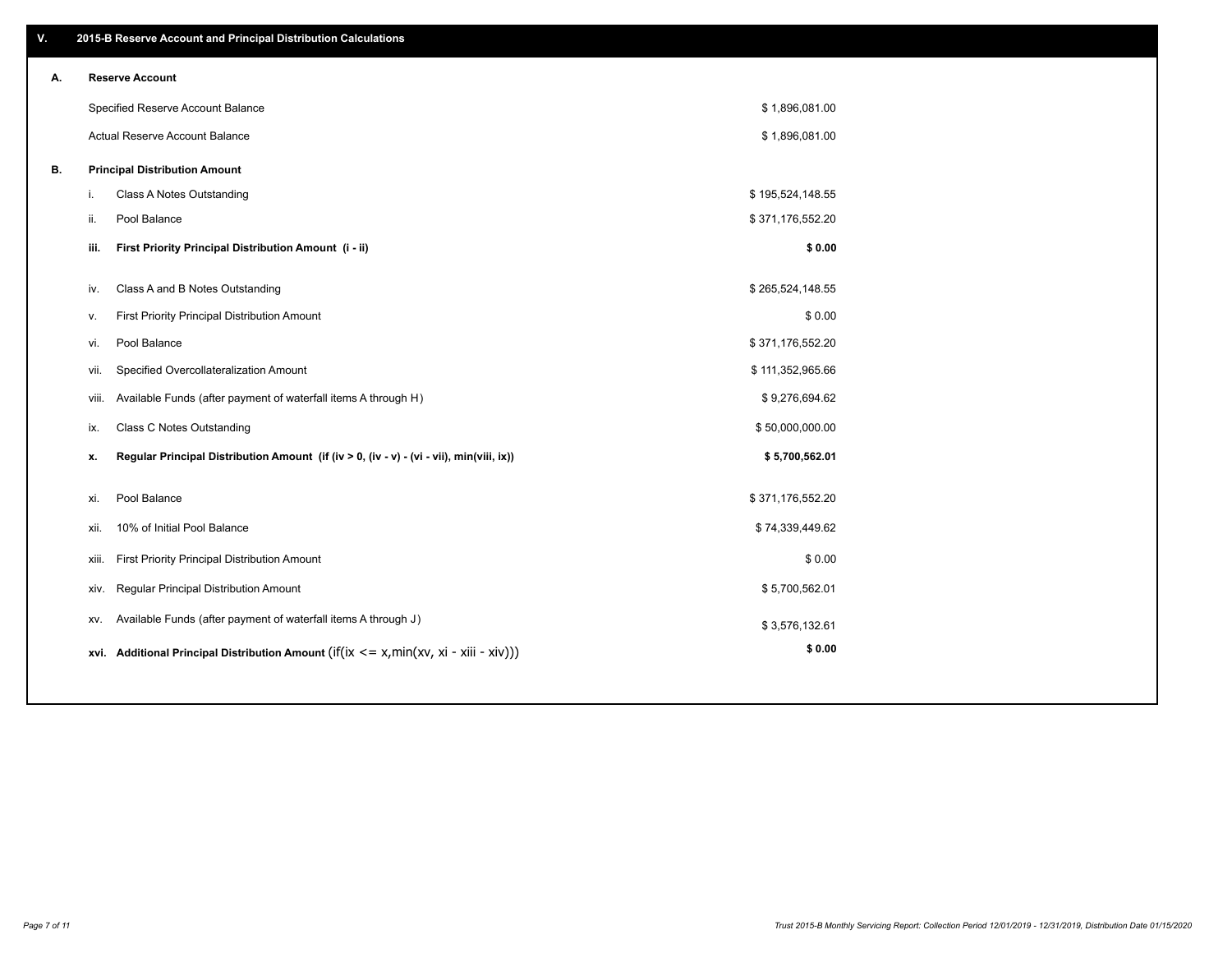|   |                                                         | Paid           | <b>Funds Balance</b> |
|---|---------------------------------------------------------|----------------|----------------------|
|   | <b>Total Available Funds</b>                            |                | \$10,437,109.90      |
| A | <b>Trustee Fees</b>                                     | \$0.00         | \$10,437,109.90      |
| В | <b>Servicing Fees</b>                                   | \$244,294.78   | \$10,192,815.12      |
| C | i. Administration Fees                                  | \$8,333.00     | \$10,184,482.12      |
|   | ii. Unreimbursed Administrator Advances plus any Unpaid | \$0.00         | \$10,184,482.12      |
| D | Class A Noteholders Interest Distribution Amount        | \$516,120.83   | \$9,668,361.29       |
| Е | <b>First Priority Principal Payment</b>                 | \$0.00         | \$9,668,361.29       |
| F | Class B Noteholders Interest Distribution Amount        | \$204,166.67   | \$9,464,194.62       |
| G | Class C Noteholders Interest Distribution Amount        | \$187,500.00   | \$9,276,694.62       |
| H | Reinstatement Reserve Account                           | \$0.00         | \$9,276,694.62       |
|   | Regular Principal Distribution                          | \$5,700,562.01 | \$3,576,132.61       |
| J | <b>Carryover Servicing Fees</b>                         | \$0.00         | \$3,576,132.61       |
| Κ | Additional Principal Distribution Amount                | \$0.00         | \$3,576,132.61       |
| L | Unpaid Expenses of Trustee                              | \$0.00         | \$3,576,132.61       |
| М | Unpaid Expenses of Administrator                        | \$0.00         | \$3,576,132.61       |
| N | Remaining Funds to the Residual Certificateholders      | \$3,576,132.61 | \$0.00               |

### **Waterfall Conditions**

| А. |                                                                                                                                                                                                 | <b>Class C Noteholders' Interest Distribution Condition</b>                        |                  |  |  |  |  |  |
|----|-------------------------------------------------------------------------------------------------------------------------------------------------------------------------------------------------|------------------------------------------------------------------------------------|------------------|--|--|--|--|--|
|    |                                                                                                                                                                                                 | Pool Balance                                                                       | \$371,176,552.20 |  |  |  |  |  |
|    | Ш.                                                                                                                                                                                              | Class A and B Notes Outstanding                                                    | \$265,524,148.55 |  |  |  |  |  |
|    | iii.                                                                                                                                                                                            | Class C Noteholders' Interest Distribution Ratio (i / ii)                          | 139.79%          |  |  |  |  |  |
|    | iv.                                                                                                                                                                                             | Minimum Ratio                                                                      | 110.00%          |  |  |  |  |  |
|    | v.                                                                                                                                                                                              | Is the Class C Noteholders' Interest Distribution Condition Satisfied (iii $>$ iv) |                  |  |  |  |  |  |
|    |                                                                                                                                                                                                 |                                                                                    |                  |  |  |  |  |  |
|    | * If the Class C Noteholders' Interest Distribution Condition is satisfied then the amount of interest accrued at the Class C Rate for the Accrual Period is Released on the distribution Date. |                                                                                    |                  |  |  |  |  |  |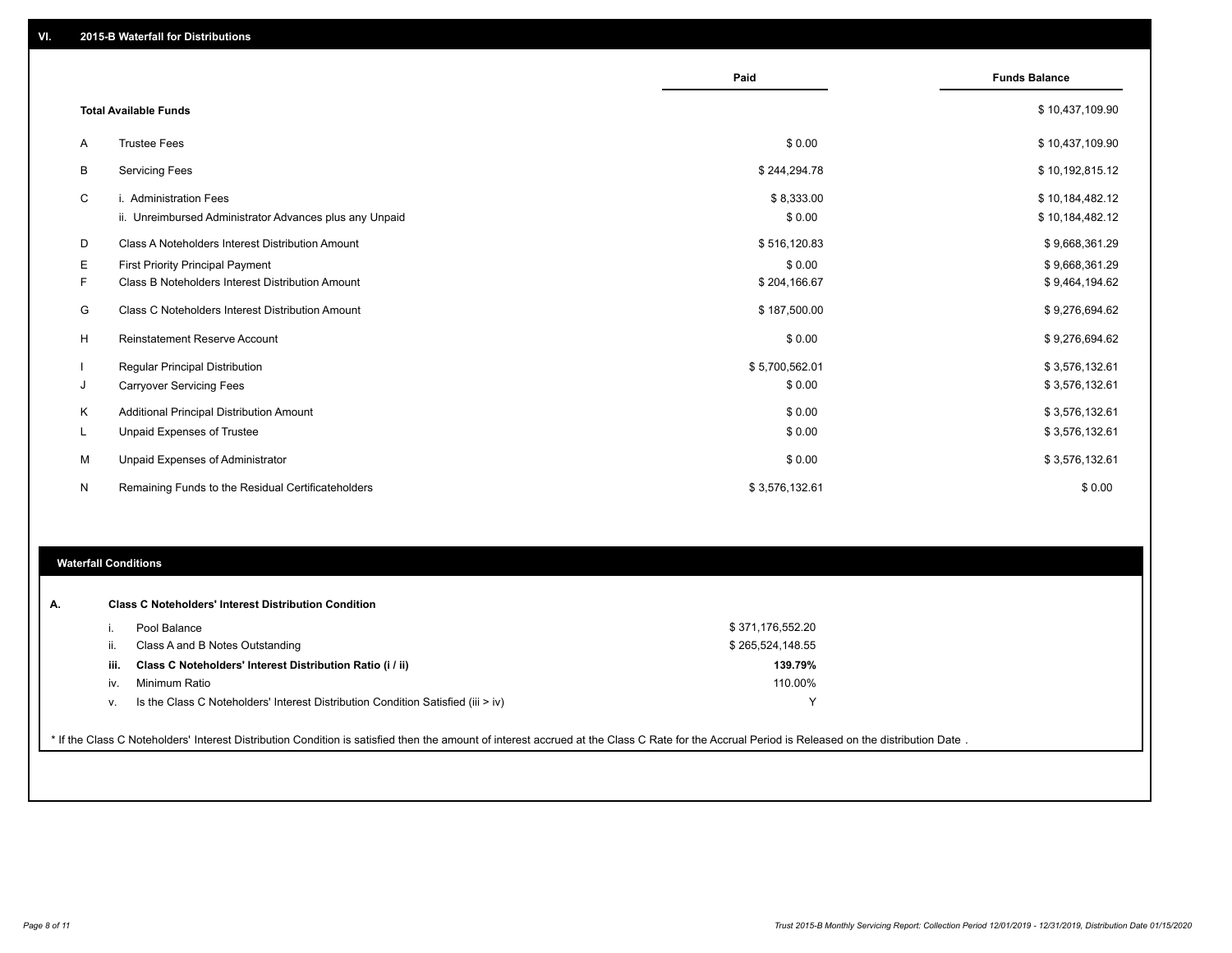| <b>Distribution Amounts</b>                                |                         |                         |                         |
|------------------------------------------------------------|-------------------------|-------------------------|-------------------------|
|                                                            | A <sub>2</sub> A        | A2B                     | A3                      |
| Cusip/Isin                                                 | 78448QAB4               | 78448QAC2               | 78448QAD0               |
| <b>Beginning Balance</b>                                   | \$82,058,994.75         | \$38,465,153.80         | \$75,000,000.00         |
| Index                                                      | <b>FIXED</b>            | <b>LIBOR</b>            | <b>LIBOR</b>            |
| Spread/Fixed Rate                                          | 2.98%                   | 1.20%                   | 1.75%                   |
| Record Date (Days Prior to Distribution)                   | 1 NEW YORK BUSINESS DAY | 1 NEW YORK BUSINESS DAY | 1 NEW YORK BUSINESS DAY |
| <b>Accrual Period Begin</b>                                | 12/15/2019              | 12/16/2019              | 12/16/2019              |
| <b>Accrual Period End</b>                                  | 1/15/2020               | 1/15/2020               | 1/15/2020               |
| Daycount Fraction                                          | 0.08333333              | 0.08333333              | 0.08333333              |
| Interest Rate*                                             | 2.98000%                | 2.93975%                | 3.48975%                |
| <b>Accrued Interest Factor</b>                             | 0.002483333             | 0.002449792             | 0.002908125             |
| <b>Current Interest Due</b>                                | \$203,779.84            | \$94,231.61             | \$218,109.38            |
| Interest Shortfall from Prior Period Plus Accrued Interest | $\mathsf{\$}$ -         | $\mathsf{\$}$ -         | $\mathsf{\$}$ -         |
| <b>Total Interest Due</b>                                  | \$203,779.84            | \$94,231.61             | \$218,109.38            |
| <b>Interest Paid</b>                                       | \$203,779.84            | \$94,231.61             | \$218,109.38            |
| <b>Interest Shortfall</b>                                  | $\frac{1}{2}$           | $\mathcal{S}$ -         | $$ -$                   |
| <b>Principal Paid</b>                                      | \$3,881,233.71          | \$1,819,328.30          | $\mathsf{\$}$ -         |
| <b>Ending Principal Balance</b>                            | \$78,177,761.04         | \$36,645,825.50         | \$75,000,000.00         |
| Paydown Factor                                             | 0.020214759             | 0.020214759             | 0.000000000             |
| <b>Ending Balance Factor</b>                               | 0.407175839             | 0.407175839             | 1.000000000             |

\* Pay rates for Current Distribution. For the interest rates applicable to the next distribution date, please see https://www.salliemae.com/about/investors/data/SMBabrate.txt.

**VII. 2015-B Distributions**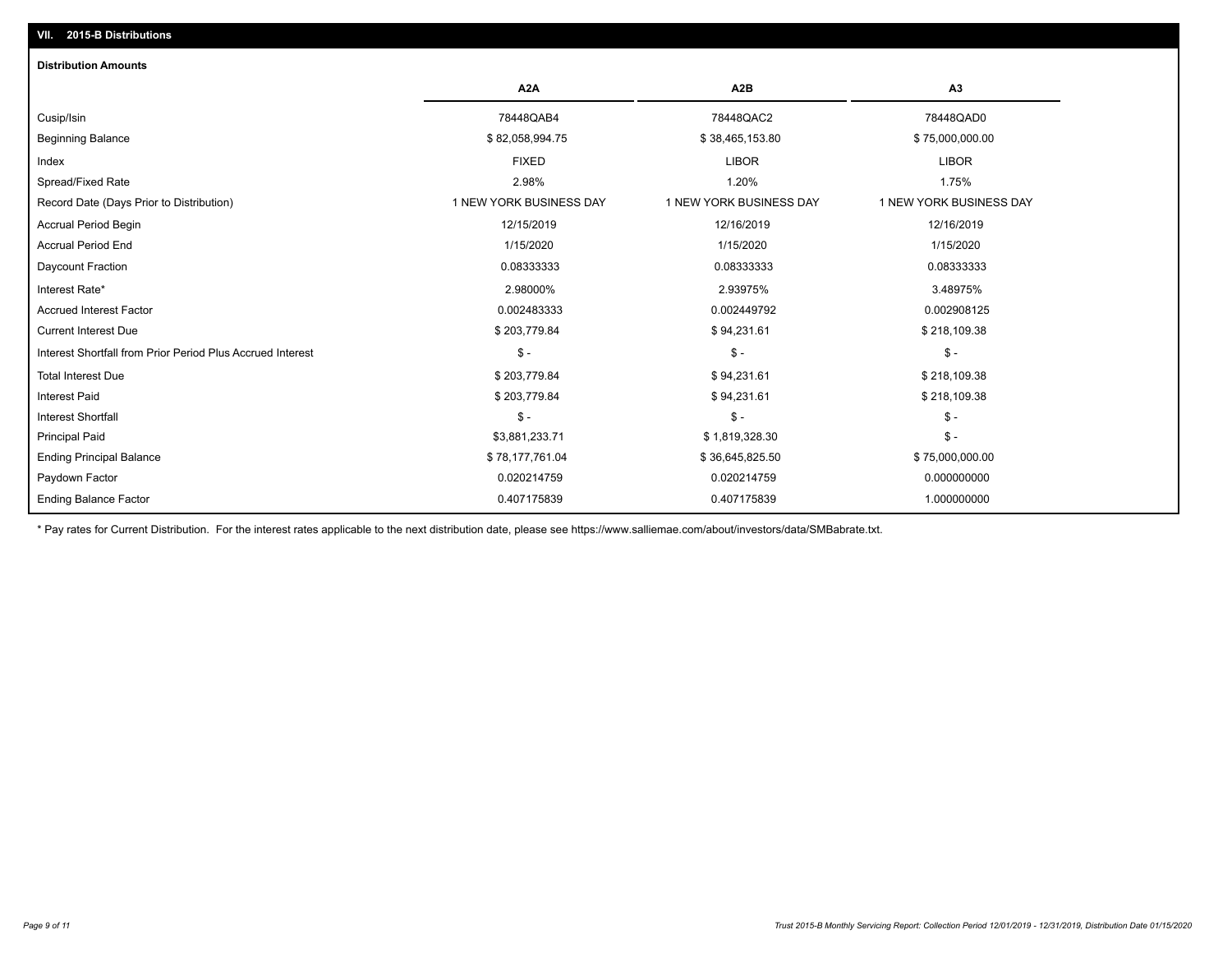| <b>Distribution Amounts</b>                                |                         |                         |
|------------------------------------------------------------|-------------------------|-------------------------|
|                                                            | в                       | C                       |
| Cusip/Isin                                                 | 78448QAE8               | 78448QAF5               |
| <b>Beginning Balance</b>                                   | \$70,000,000.00         | \$50,000,000.00         |
| Index                                                      | <b>FIXED</b>            | <b>FIXED</b>            |
| Spread/Fixed Rate                                          | 3.50%                   | 4.50%                   |
| Record Date (Days Prior to Distribution)                   | 1 NEW YORK BUSINESS DAY | 1 NEW YORK BUSINESS DAY |
| <b>Accrual Period Begin</b>                                | 12/15/2019              | 12/15/2019              |
| <b>Accrual Period End</b>                                  | 1/15/2020               | 1/15/2020               |
| Daycount Fraction                                          | 0.08333333              | 0.08333333              |
| Interest Rate*                                             | 3.50000%                | 4.50000%                |
| <b>Accrued Interest Factor</b>                             | 0.002916667             | 0.003750000             |
| <b>Current Interest Due</b>                                | \$204,166.67            | \$187,500.00            |
| Interest Shortfall from Prior Period Plus Accrued Interest | $\mathsf{\$}$ -         | $\frac{1}{2}$           |
| <b>Total Interest Due</b>                                  | \$204,166.67            | \$187,500.00            |
| Interest Paid                                              | \$204,166.67            | \$187,500.00            |
| <b>Interest Shortfall</b>                                  | $\mathsf{\$}$ -         | $\frac{1}{2}$           |
| <b>Principal Paid</b>                                      | $\mathsf{\$}$ -         | $\mathsf{\$}$ -         |
| <b>Ending Principal Balance</b>                            | \$70,000,000.00         | \$50,000,000.00         |
| Paydown Factor                                             | 0.000000000             | 0.000000000             |
| <b>Ending Balance Factor</b>                               | 1.000000000             | 1.000000000             |

\* Pay rates for Current Distribution. For the interest rates applicable to the next distribution date, please see https://www.salliemae.com/about/investors/data/SMBabrate.txt.

**VII. 2015-B Distributions**